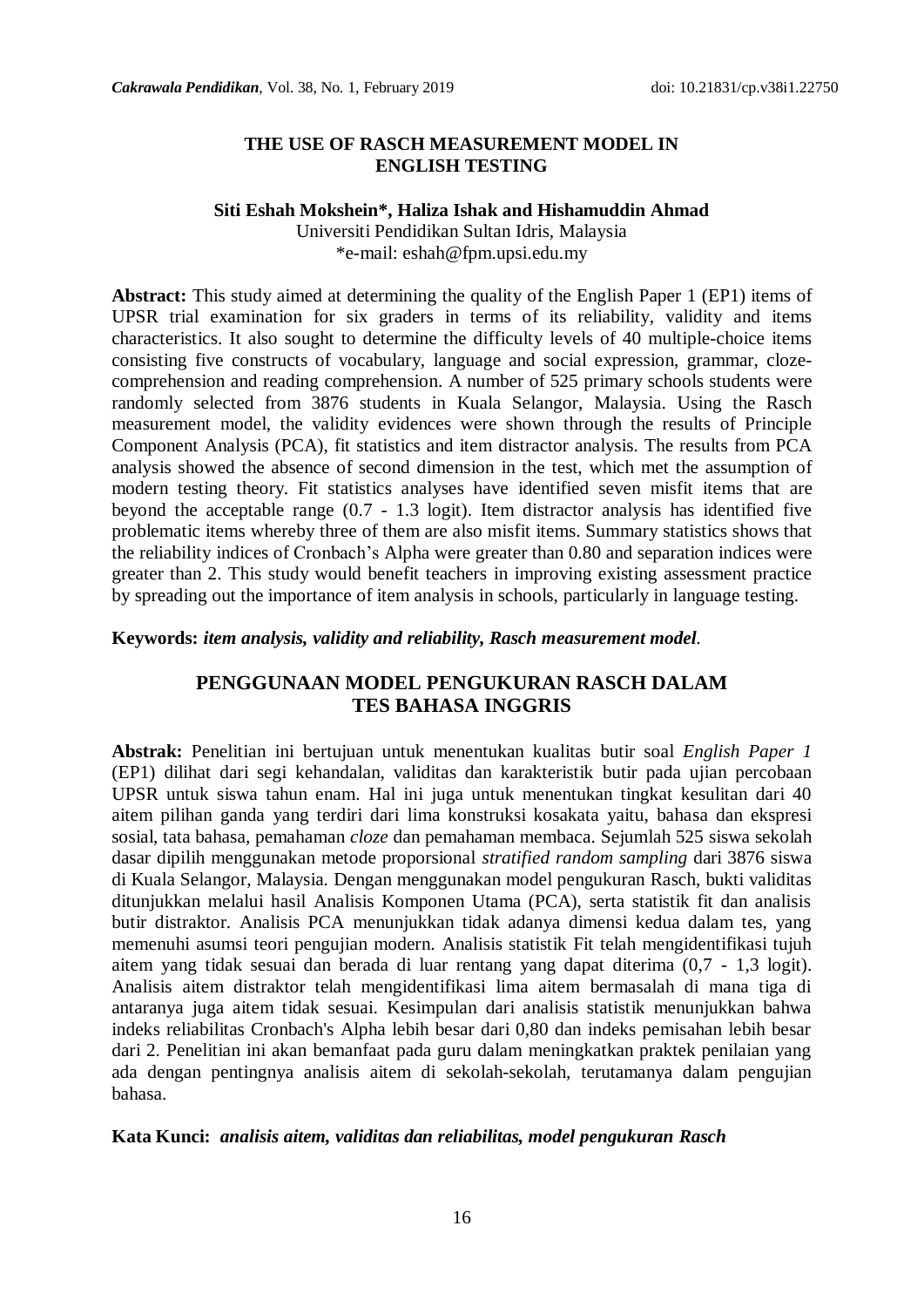## **INTRODUCTION**

The mismatch of the current academic achievement in public examination with international assessment such as Trends in Mathematics and Science Study (TIMSS) and the Programme for International Pupils Assessment (PISA) result as reported in Malaysia Education Blueprint 2013-2015 has turned to be a vital issue in education assessment in Malaysia (Kementerian Pendidikan Malaysia, 2013). For English Paper 1 (EP1) for example, the quality of the items used in UPSR 2010 and 2011 was reported not up to the standard of international benchmark. Based on item analysis conducted by the Pearson Group, it was reported that the pupils have not been assessed with good quality items even they were developed by the highest authority in the Malaysia education assessment system, which is the Examination Syndicate.

The implementation of the educational transformation, which focuses on quality education system as stated in Malaysia Education Blueprint 2013 -2015, is timely so that Malaysian education can compete with the international standards. This is aligned with the views of Tavakol & Dennick (2013) which stated that the methods and the quality of assessment processes are as significant as the process of teaching and learning in any form of educational activities. Consequently, the assessment result would be meaningless if the considerations in determining the quality of the assessment have been omitted by the item developers during the item development process. Since it might violate the validity evidence, Martone & Sireci (2009) have emphasised that good development of the test items may pledge accurate assessment.

A good test consists of good quality of operational items that are capable to be an accurate indicator of pupils" knowledge, skills and abilities. Theoretically, this statement gives the impression that item building is easy but in reality, providing

good quality items is not as easy as expected. To make testing as a highly valid and reliable measurement tool, the test items should be developed or written according to the standard set by the highest authority like Examination Syndicate. In Malaysia, the principles of writing quality items with HOTS features have been outlined by Lembaga Peperiksaan (2013). By the way, the common issues in testing are remain lingering around the process of item development especially in standardised testing. The ethical issues among the item developers can usually haunt the stakeholders regarding the use of language testing and its consequences result due to the test interpretation (Bachman, 2000). Hence, ethical issues involving item developers are given attention as it linked to the validity and reliability of the test. It was observed at the beginning of item development process until its transparent report (Bachman, 2000; Prapphal, 2008). This is consistent with the view of Wolf, Farnsworth, & Herman (2008) and Stobart (2001) who have emphasised that the item developers and the state education department should be responsible towards the compliance aspect and the validity of the carried out tests, and took appropriate actions, as a result of the test interpretation.

There is no doubt that the demand for high technical quality of the test items is high and tests should meet the intended statistical figures (Miller, Linn, & Grondlund, 2009). Consequently, the use of standardised testing, which is administered centrally has been disputed among educators related to the quality of the items used in this kind of test where the psychometric features of the test seldom be the basis of consideration (Martone & Sireci, 2009). Due to the demand of items with psychometric features, the researchers in education field have resorted to modern measurement models over classical due to its limitations (Hambleton & Jones, 1993). The application of Item Response Theory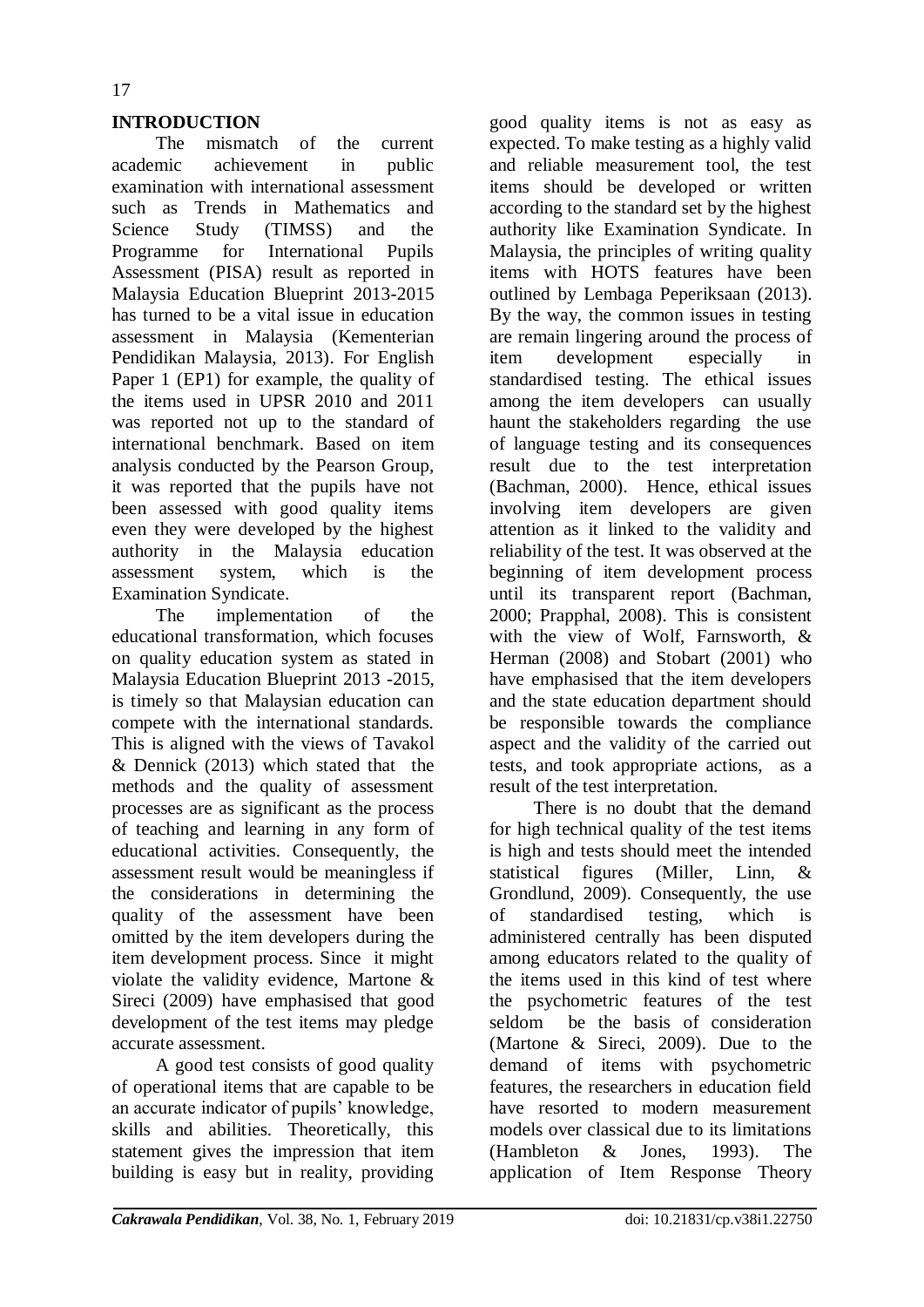(IRT) such Rasch measurement model in few studies from abroad in language testing have been carried out for validation purposes ((Baghaei & Amrahi, 2011; Choe, 2010; Lee-ellis, 2009). The studies have come into an agreement that this modern theory is worth enough to be applied in testing even the assumption of unidimensionality is quiet hard to be fulfil as stated by McNamara (1996).

Analysis of UPSR results highlighted imbalanced allocation of items according to cognitive levels, whereby 70% of the items were at the knowledge level (Kementerian Pendidikan Malaysia, 2013). It was uncalled for as it is highly expected that items for such standardised national test have conformed to the guidelines in item writing and have gone through the crucial steps in test development process (Lembaga Peperiksaan, 2013). However, the analysis of test items and documents related to the public examination are strictly confidential, and the access to these documents is strictly restricted.

In English testing, the validity issues that include the ethical issues in the test development process, nature of the test items and content validity have been highlighted in previous studies (Bachman, 2000; Martone & Sireci, 2009; McNamara, 1996; Wiliam, 2010). No denial that the process of item development requires double efforts, and contribution of great ideas to ensure that the built items have good psychometric features. There is a doubt whether the appointed item developers have gone through the test development process ethically (Bachman, 2000; Prapphal, 2008) based on the standards outlined by the Examination Syndicate (Lembaga Peperiksaan, 2013). As the demand for high technical quality of the test items with intended statistical figures is high (Miller, et al., 2009), the omission of any step in these guidelines is a great threat to test validity as it might affect the quality of the test items (McNamara, 1996). In addition, the

development of multiple-choice item is quite challenging as it needs plenty of time and efforts (Hughes, 2008), especially in writing and selecting effective and plausible distractors (Stewart, 2014). Since the experience, knowledge and skill are not gifted to be good item developers, hands-on training for them is necessary (Chen, 2011; Downing, 2009). Hence, no matter how good are the people in the testing field, the quality of test items can still be questioned in terms of validity and reliability of the test items (Reich, 2013).

In the Malaysian education scenario, pupils need to sit for trial examination a few months before the actual examination takes place. Besides preparing the pupils for actual examination, this trial examination is believed to be the best predictor of actual performance in national examination. However, it is not always true. In the UPSR 2014 for instance, the results of the UPSR in School A was 66%, which was lower than the results of the actual examination (74%). Undoubtedly, the discrepancy in both trial and actual examination results indicated the lack of predictive validity element. The quality of EP1 items of the 2014 UPSR trial examination that was administered under State Education Department (SED) was questioned by English teachers, as the test specification table was not provided. Hence, teachers were not able to examine whether the intended difficulty level of the test items was based on the desired cognitive domain. It should be noted that the papers in this trial examination were set under the accountability of School Heads Council. The items were developed by a panel of selected experienced English teachers. Since the content validity of the test was unknown and was not accessible, item analysis should be conducted to provide empirical evidences to meet the demands of construct validity. Downing (2009) has stated that the quality of the test items are unknown until they have gone through try-outs and pilot testing where it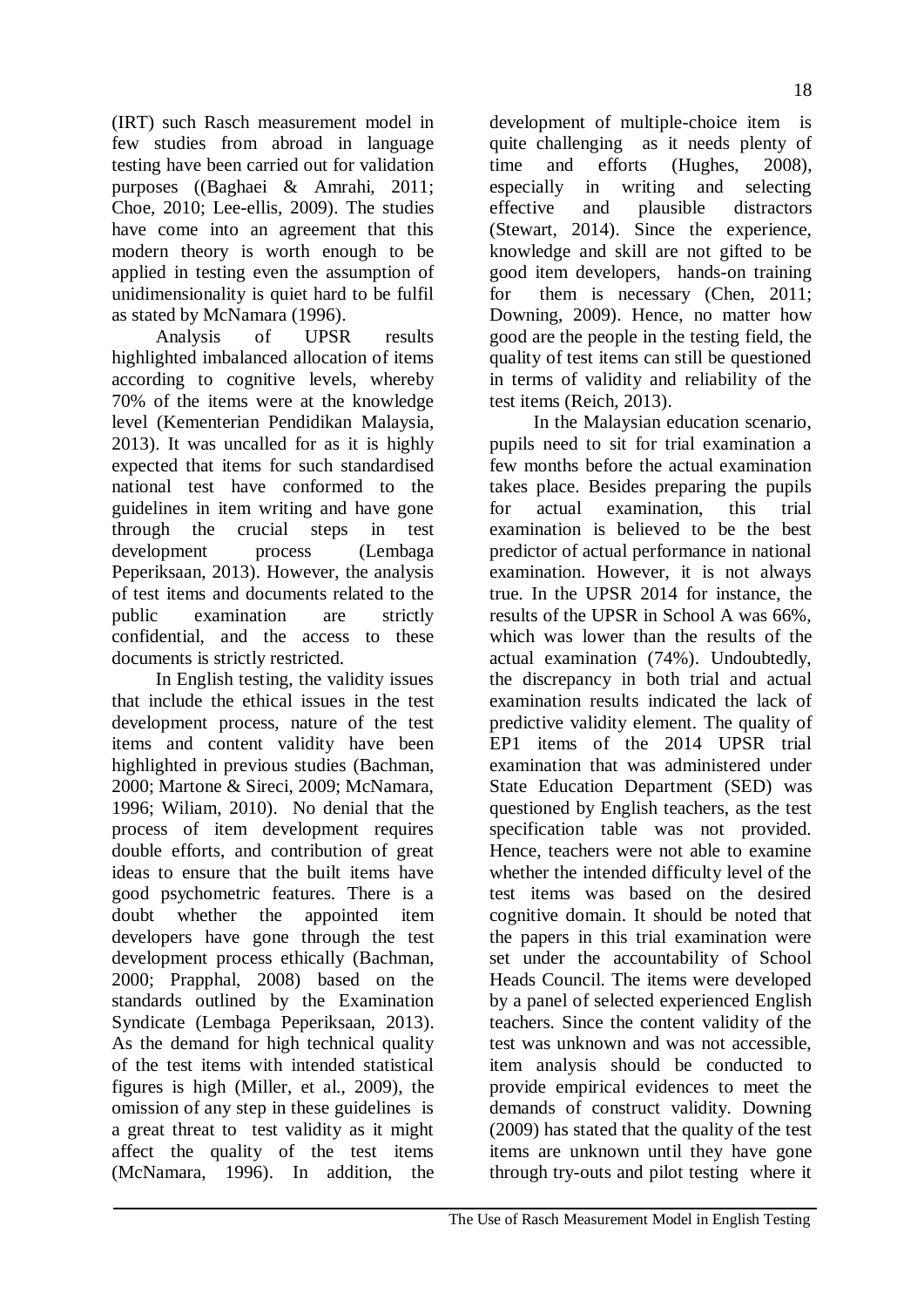can be proven by interpretation of statistical figures of the chosen measurement model. Thus, there is a need to conduct this study so that the empirical evidence of the quality items used in this test can be determined from the aspects of validity and reliability.

In Malaysia, few item analysis studies found the application of modern method for multiple-choice items in trial examination papers at primary and secondary level for various subjects such as Mathematics, Science and Islamic Studies (Kirfee, 2012). However, most of them were not published and could not be accessed by the public. To date, there is no application of modern measurement model for standardised achievement test at primary level in the country, which focuses on English Language. The only latest unpublished study found on language testing was by Rusilah Yusup (2012) who did item analysis using the Rasch model on Malaysian University English Test (MUET) for reading test at tertiary level. Thus, the application of modern testing theory using Rasch model in language testing at primary level, particularly in investigating the quality of EP1 items seems to be promising.

The purpose of this study was to determine the quality of the items in the UPSR Trial by providing empirical evidence of construct validity using the Rasch measurement model. Specifically, the study was intended to:

- i) examine the extent to which the items in the test demonstrates evidence of validity,
- ii) examine the extent to which the test demonstrates the evidence of reliability.
- iii) evaluate the distribution patterns of items difficulty in relation to pupils" ability based on the item-person map.
- iv) determine the difficulty levels of the items in the test based on the identified constructs.

## **METHODS**

The population was made up of 37 national primary schools in Kuala Selangor district. A sample of 525 or 14% of the 3876 UPSR candidates was selected using the proportional stratified random sampling method. The instrument used in this study is English Paper 1 (EP1) of 2014 UPSR trial examination which was administered under the responsibility of SED of Selangor. In identifying the psychometric properties of EP1, the data of 40 dichotomous items from 525 UPSR candidates were analysed using WINSTEPS 3.68.2 software. The software of IBM SPSS version 21.0 was used to key in the data of 21000 responses together with the candidate's code. The diagnosis of test validity is determined by Principle Component Analysis (PCA), fit statistics (PTMEA Corr, MNSQ and Zstd) while test reliability is shown by item-person reliability and separation indices. The difficulty of EP1 items are displayed in item-person map that visualised the pattern of items" distribution on the same vertical scale of pupils' ability.

### **FINDINGS AND DISCUSSION Findings**

The validity of EP1 items is addressed in the first research question in this study. The validity evidences are evaluated based on PCA, fit statistics and item distractor analyses. PCA is one of the diagnosis by Rasch model to ensure that all items share the same dimension which capable to sense the ability of the instrument in measuring a uniformity of single dimensions with acceptable noise levels (Linacre, 2012). The analysis of PCA is presented in Table 1.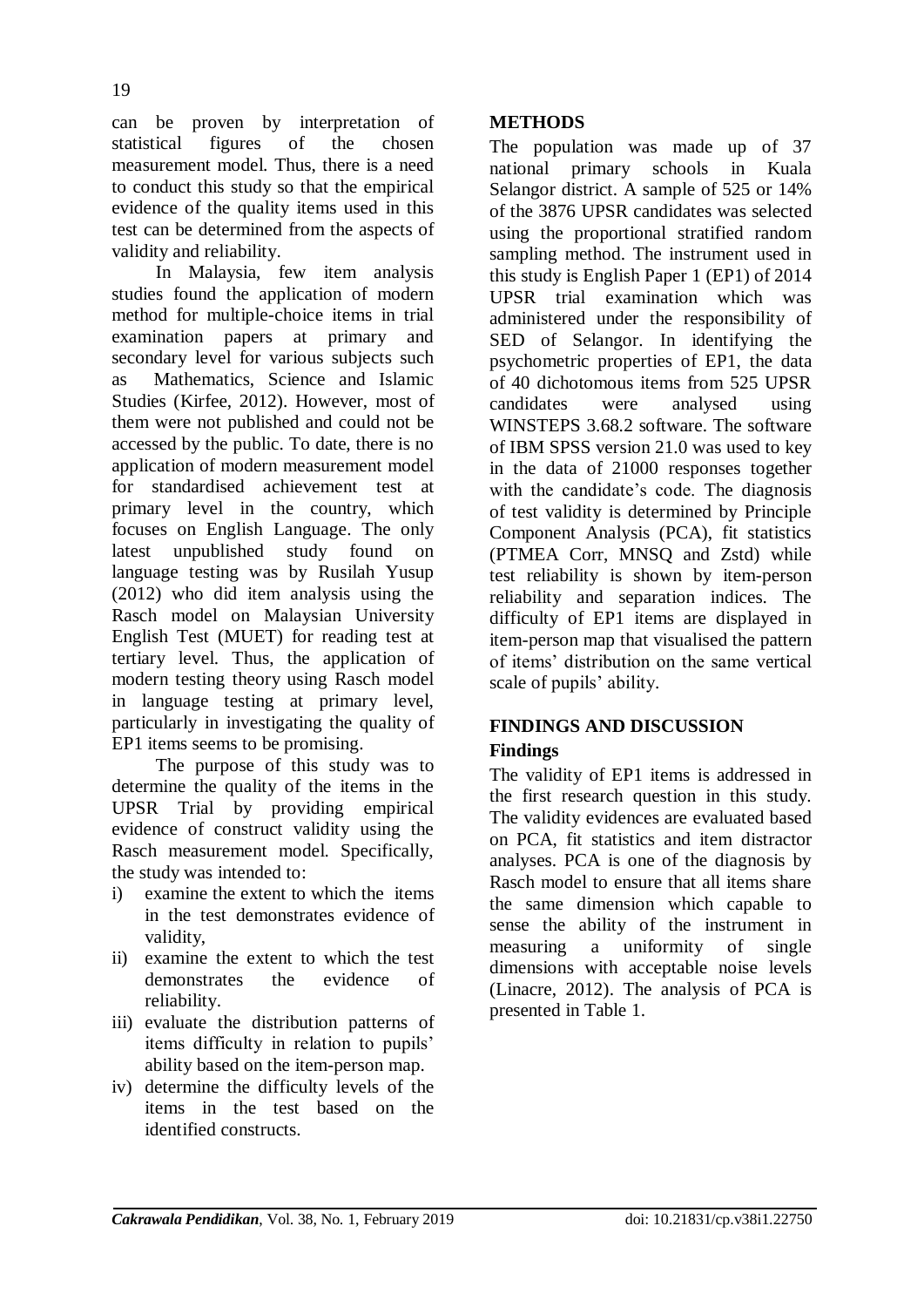|                                        | <b>Eigenvalue</b> | <b>Empirical</b> | <b>Model</b> |
|----------------------------------------|-------------------|------------------|--------------|
| Total raw variance in observation      | 55.4              | 100.0%           | 100.0%       |
| Raw variance explained by measure      | 15.4              | 27.8%            | 24.3%        |
| Raw variance explained by persons      | 5.3               | 9.6%             | 8.4%         |
| Raw variance explained by items        | 10.1              | 18.2%            | 15.9%        |
| Total raw unexplained variance         | 40.0              | 72.2%            | 75.7%        |
| Unexplained variance in $1st$ contrast | 2.9               | 5.3%             |              |

## **Table 1. Dimensionality Map of EPI (in Eigenvalue Units)**

| Table 2. Dimensionality Map by Construct (in Eigenvalue Units) |  |  |  |
|----------------------------------------------------------------|--|--|--|

|           |                                                     | <b>Eigenvalue</b> | <b>Empirical</b> | <b>Model</b> |
|-----------|-----------------------------------------------------|-------------------|------------------|--------------|
| A.        | Vocabulary – Raw variance explained by measure      | 14.3              | 59.7%            | 59.8%        |
| <b>B.</b> | Language and social expression – Raw variance       | 19.8              | 79.8%            | 87.2%        |
|           | explained by measure                                |                   |                  |              |
| C.        | Grammar – Raw variance explained by measure         | 6.8               | 40.6%            | 41.3%        |
| D.        | Text completion – Raw variance explained by measure | 3.6               | 41.7%            | 44.6%        |
| Е.        | Reading $&$ comprehension – Raw variance explained  | 3.6               | 41 7%            | 44.6%        |
|           | by measure                                          |                   |                  |              |

PCA analysis (Table 1) shows that 27.8% of raw variance was explained by the measure which exceeded the expected 24.3%. Nevertheless, Nevertheless, 27.8% of the variance in the data based on the dimensions of Rasch measurement model is considered weak according to Rating Scale Instrument Quality Criteria by Fisher (2007). According to Rasch, in Azrilah, Saidfudin, & Azami (2013), the requirement of at least 20% instrument uniformity has been achieved, but the 40% minimum requirement of Rasch measurement model has not been met.

The raw variance explained by person of 9.6% shows that there is less variance in person ability as compared to 18.2% of item difficulty. This is due to the smaller value of standard deviation for persons (0.87) compared to the standard deviation for item (1.12). Unexplained variance the 1st contrast was 5%, with eigenvalue 2.9  $( $3.0$ ), indicating the$ absence of second dimension and the test is probably unidimensional (Linacre, 2012).

Analyses by construct however, have yielded greater values of variance explained by measure, which all were above the 40% of the Rasch requirement (Table 2). The values were 59.8%, 79.8%, 40.6%, and 41.7% respectively for vocabulary, language and social expression, grammar, text completion, and reading and comprehension.

Fit statistics is a summary of the discrepancies between what is observed with what is expected is intended to identify the misfitting items as predicted by the model. Item fit indices are examined through infit-outfit of mean square (MNSQ) and standardised form (Zstd) while diagnosis of item polarity through PTMEA Corr analysis is also discussed in investigating the linkage of EP1 items as a part of content and construct validity specifically. Table 3 shows the summary of seven misfit items in EP1.These items are considered misfit as their values are beyond the range of productive measurement which is between  $0.7$  and  $1.3$  for infit – outfit MNSO and  $-2$ to and +2 for z-std as proposed by (Bond & Fox, 2012). Items CE38, CC19, CC20, CA3, CC23 and CA6 are considered as underfit items as outfit MNSO  $> 1.3$  and zstd or  $t > 2.0$  whereas CB15 is considered overfit where the outfit MNSO index is  $\lt$ 0.7 and  $t < -2$ .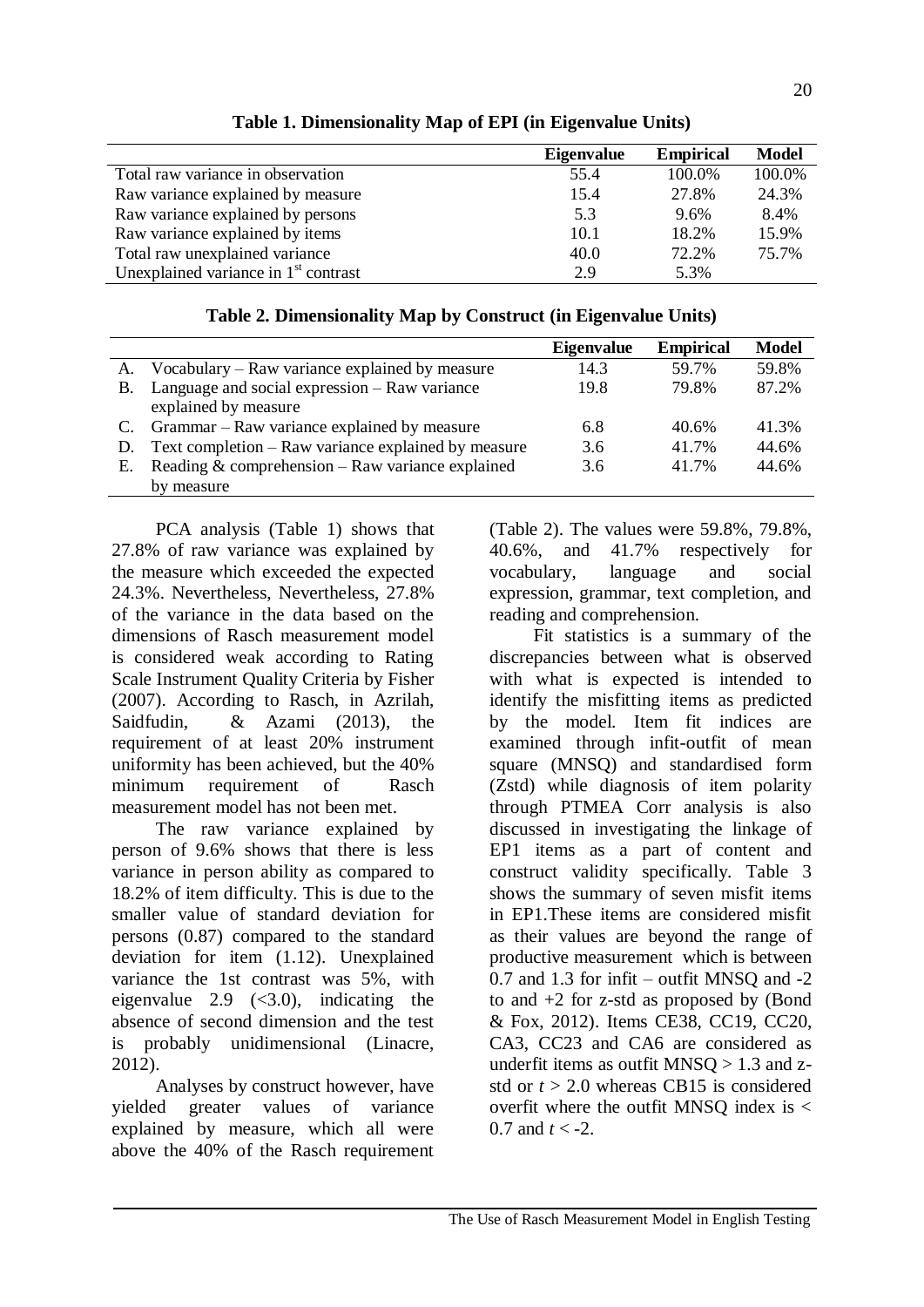| <b>Entry</b>   | <b>Total</b> | <b>Measure</b> | <b>Model</b> | Infit       |         | Outfit      |        | <b>PT</b> Measure |      |
|----------------|--------------|----------------|--------------|-------------|---------|-------------|--------|-------------------|------|
| N <sub>0</sub> | <b>Score</b> |                | S.E          | <b>MNSO</b> | Zstd    | <b>MNSO</b> | Zstd   | Corr.             | Exp. |
| 38             | 51           | 2.78           | .15          | 1.19        | 1.6     | 2.42        | 6.0    | $-.12$            | .23  |
| 19             | 98           | 2.96           | .12          | 1.24        | 3.4     | 2.03        | 7.4    | $-0.8$            | .30  |
| 20             | 129          | 1.57           | .11          | 1.13        | 2.3     | 1.35        | 3.8    | .15               | .33  |
| 3              | 154          | 1.29           | .10          | 1.20        | 4.2     | 1.46        | 5.8    | .09               | .35  |
| 23             | 154          | $-.34$         | .10          | 1.19        | 4.0     | 1.31        | 4.1    | .12               | .35  |
| 6              | 330          | $-1.35$        | .10          | 1.31        | 7.5     | 1.55        | 9.1    | .00               | .37  |
| 15             | 422          |                | .12          | .84         | $-.2.6$ | .69         | $-3.4$ | .50               | .31  |

**Table 3. Item Statistics of EPI Items: Misfit Order**

Chi-Square: 22477,71; d.f: 20436; p=.000

Misfit order statistics (Table 3) has identified seven misfit items, CE38, CC19, CC20, CC23, CA6, CA3 and CB15. As one of the misfit items, CC38 item is considered underfit even the responses pattern meet the criterion as the most difficult item in EP1 with +2.78 logit. The infit-outfit MNSQ values for this item is between the range of  $1.19 \approx 2.14$  which do not fit with MNSO ideal value  $= 1$ . As the infit MNSO  $> 1$ , there is a possibility that pupils with high ability did not succeed on this item due to carelessness. However, MNSQ values between 0.7 to 1.3 are acceptable for dichotomous items (Bond & Fox, 2012). This is reinforced by the value of outfit zstd, where  $t = +6.0$  which is quite high and negative value of PTMEA Corr = -0.12. Other underfit items from grammar and vocabulary constructs are also behaving just as item CC38, based on the MNSQ and *t* values shown.

Item polarity is determined through PTMEA Corr that shows the direction or orientation of pupils" responses towards latent variable. Positive item polarity is gained if responses to the item are positively correlated with the latent variable. The analysis identified 37 items with positive polarity between the range of 0.09 – 0.61 which means high ability pupils succeeded on difficult items or low ability pupils succeeded on easy items. The other two items; CE38 and CC19 showed negative polarity, while item CA6 with a value of 0.00. Since CE38 is the most difficult item in EP1, further investigation based on other analysis will

be done. Negative polarity indicates a weak correlation between the items in these three constructs; reading and comprehension, grammar and vocabulary with the latent variable or might be due to extremely tough item, miskeyed option or data entry errors (Linacre, 2012).

Distractor analysis has identified five items; CE38, CC19, CC24, CA10 and CA6 that have been marked with (\*) in Table 4. According to Linacre (2012), the acceptance of items with distractors problem should meet these conditions. Items that have good fit values and the average measure of incorrect options are smaller than the average measure of correct options can be accepted and kept for further use. Nevertheless, the items that are misfitting and the average measure of the incorrect options are greater than the average measure of the correct option must be checked or removed.

In brief, CE38, CC19 and CA6 are also misfit items that do not fit the Rasch measurement model based the values of MNSQ, which are out of productive measurement. Therefore, the rejection will be directed towards the misfit items, no matter how the values of average measure were derived from the analysis. However, based on the above discussion, item CA10 that has good fit values needs to be excluded, as the average values of incorrect options are greater than the correct option. The only item which can be kept from five problematic items is CC24 as it has a good fit value and the average measure of each options is as desired.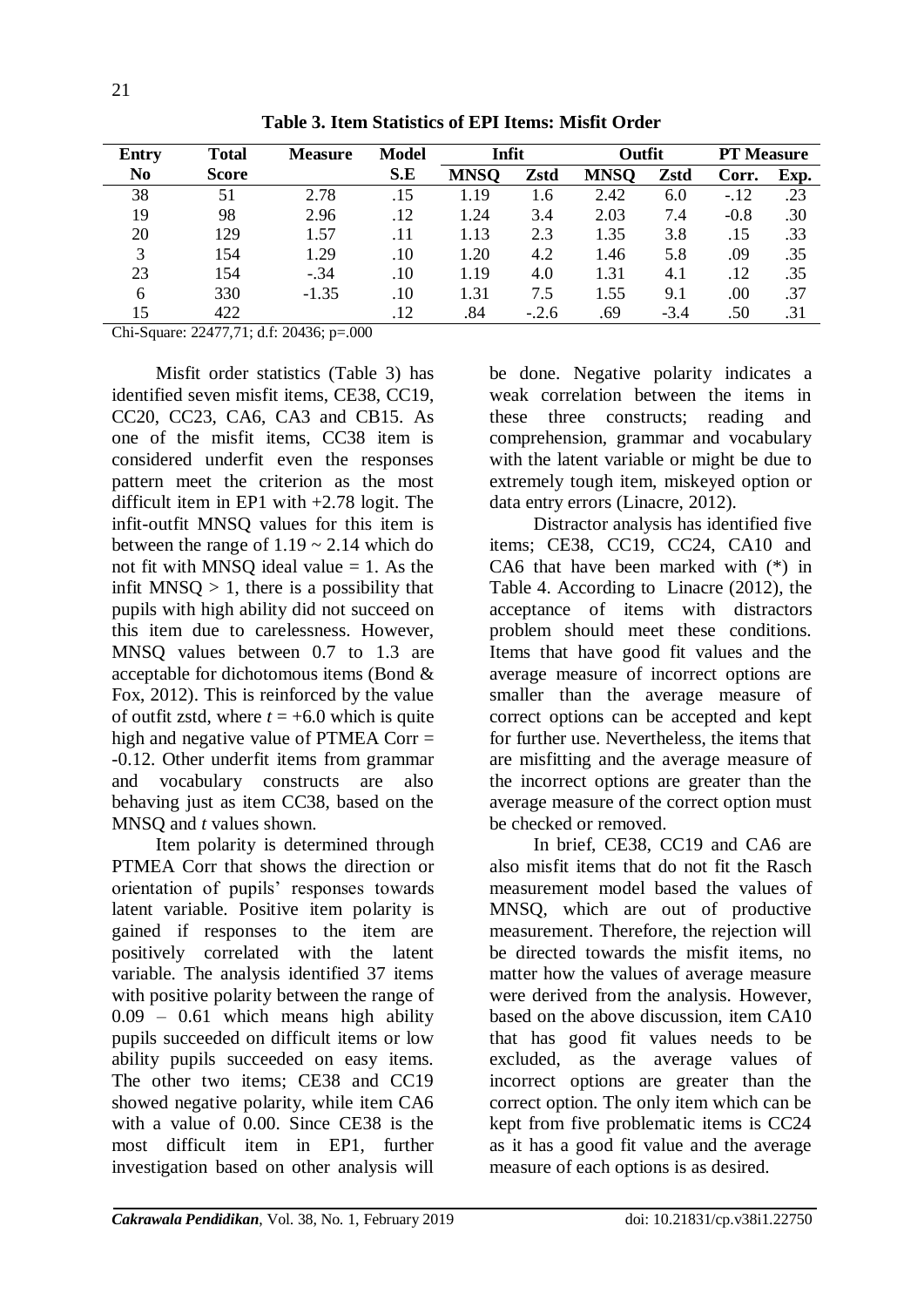| <b>Item</b>     | Data           | <b>Score</b>     | Data         | <b>Average</b> | <b>S.E</b> Mean          | Outfit      | <b>PTMEA</b> |
|-----------------|----------------|------------------|--------------|----------------|--------------------------|-------------|--------------|
|                 | Code           | <b>Value</b>     | Count        | <b>Measure</b> |                          | <b>MNSQ</b> | Corr.        |
| CE38            | $\overline{4}$ | $\mathbf{0}$     | 58           | .00            | .12                      | .9          | $-.11$       |
|                 | $\overline{2}$ | $\overline{0}$   | 229          | .18            | .06                      | 1.0         | $-.09$       |
|                 | 1              | $\Omega$         | 187          | .56            | .06                      | 1.3         | .24          |
|                 | 3              | $\mathbf{1}$     | 51           | $-06*$         | .12                      | 2.6         | $-.12$       |
| CC19            | 1              | $\overline{0}$   | 27           | $-.56$         | .13                      | $.4\,$      | $-.22$       |
|                 | 3              | $\mathbf{0}$     | 164          | .12            | .06                      | .9          | $-.12$       |
|                 | $\overline{4}$ | $\mathbf{0}$     | 236          | .53            | .05                      | 1.4         | .27          |
|                 | $\overline{2}$ | 1                | 98           | $.13*$         | .10                      | 2.2         | $-.08$       |
| CA10            | $\overline{2}$ | $\overline{0}$   | 98           | $-.33$         | .07                      | $.7\,$      | $-.33$       |
|                 | 1              | $\overline{0}$   | 69           | .04            | .11                      | 1.2         | $-.11$       |
|                 | $\overline{4}$ | $\overline{0}$   | 109          | .58            | .08                      | 1.8         | .18          |
|                 | $\bullet$      | $\overline{0}$   | $\mathbf{1}$ | .78            | $\overline{\phantom{a}}$ | 1.6         | .03          |
|                 | 3              | $\mathbf{1}$     | 248          | $.44*$         | .05                      | 1.2         | .18          |
| CC24            | 1              | $\theta$         | 28           | $-.49$         | .15                      | .6          | $-.21$       |
|                 | $\overline{2}$ | $\mathbf{0}$     | 133          | .01            | .07                      | 1.0         | $-.17$       |
|                 | 3              | $\mathbf{0}$     | 149          | .24            | .07                      | 1.3         | $-.03$       |
|                 |                | $\boldsymbol{0}$ | $\mathbf{1}$ | .92            | $\overline{\phantom{a}}$ | 1.8         | .03          |
|                 | $\overline{4}$ | $\mathbf{1}$     | 214          | $.56*$         | .05                      | 1.1         | .27          |
| CA <sub>6</sub> | 1              | $\boldsymbol{0}$ | 34           | $-.79$         | .13                      | .6          | $-.32$       |
|                 | $\overline{4}$ | $\overline{0}$   | 14           | $-.68$         | .19                      | .6          | $-.18$       |
|                 | 3              | $\theta$         | 147          | .61            | .07                      | 2.1         | .24          |
|                 | $\overline{2}$ | 1                | 330          | $.27*$         | .04                      | 1.2         | .00          |

**Table 4. Summary of Item Distractor Analysis**

|        |                    | <b>Measure</b> | Infit<br><b>MNSQ</b> | Zstd  | Outfit<br><b>MNSQ</b> | Zstd      |
|--------|--------------------|----------------|----------------------|-------|-----------------------|-----------|
| Person | Mean               | .27            | .99                  | $-11$ | 1.04                  | $\cdot$ 1 |
|        | S.D<br>Reliability | .87<br>.80     | 0.20                 | 1.2   | .45                   | 1.3       |

Cronbach Alpha (KR-20) Person raw Score Reliability = .82

The reliability of EP1 items are demonstrated based on the second research question where the evidence of reliability was shown through item-person reliability and item-person separation indices. Summary Statistics output provides the analysis result for person-item reliability and person-item separation indices as displayed in the following tables. Table 5 shows a summary of the statistics on persons where the person separation for 525 pupils indicates two strata (2.09) of pupils" abilities as measured in the

constructs of EP1. Linacre (2012) has proposed the minimum value for individual strata is two but if the separation  $> 2$ , the test items have performed better in distinguishing the strata of pupils" ability. The value of person separation for this test is accepted. The person reliability index, which is 0.82, is equivalent to the interpretation of Cronbach"s Alpha in CTT. The high value signifies the wide range of person measure or EP1 contains adequate number of items (Bond & Fox, 2012).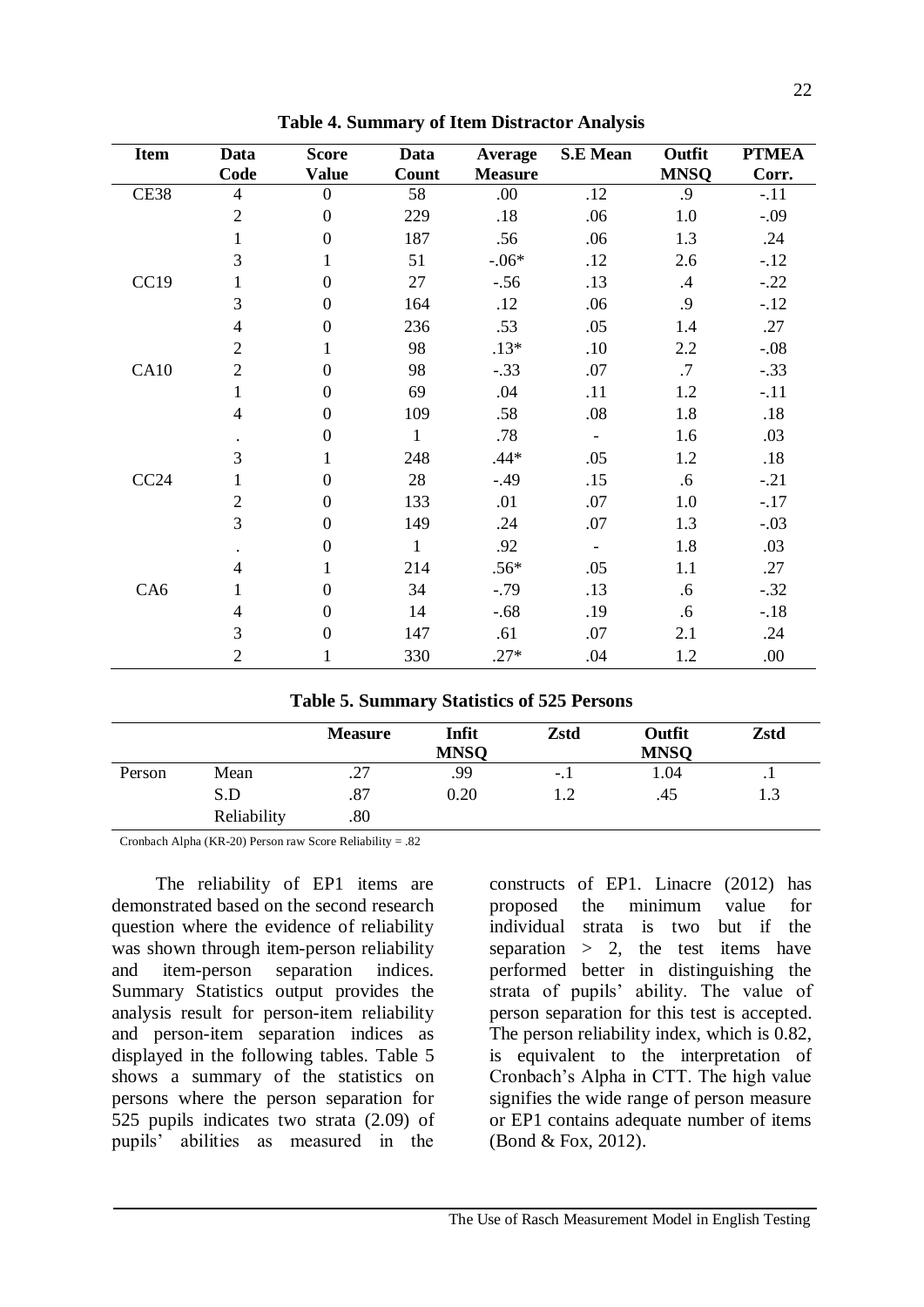The indices of items reliability and separation in Table 6 show that the order of items difficulty is consistent and reproducible with other sample. Rasch measurement model (1PL) assumes the same discrimination of 1.00 for all items. Item separation of 10.15 indicates that EP1 test items have been separated into 10 levels of difficulty or 10 groups of item strata at 2 S.E. The indices indicate that these items have been distributed well in which the location of the items on the logit scale has high reliability. The index of items separation which is  $> 5$  and items

reliability of 0.99 are considered excellent (Linacre, 2012). To conclude the summary statistics, high item reliability of EP1 shows the wide range of items and adequate items and sample were used in the test.

In Figure 1, 525 pupils and 40 EP1 items are located on the map based on the estimation of their ability and item difficulty on a single measurement continuum ranging from the easiest to the most difficult and the highest to the lowest ability.

|      |             | <b>Measure</b> | Infit       | Zstd   | Outfit      | Zstd |
|------|-------------|----------------|-------------|--------|-------------|------|
|      |             |                | <b>MNSQ</b> |        | <b>MNSQ</b> |      |
| Item | Mean        | 0.00           | .99         | $-.13$ | 1.04        | .U   |
|      | S.D         | 1.12           | .13         | 3.1    | .34         | 3.6  |
|      | Reliability | 0.99           |             |        |             |      |
|      | Separation  | 10.15          |             |        |             |      |

**Table 6. Summary Statistics of 40 Measured Items**

Chi-Square: 22477.71 with 20436 d.f. p= .0000



**Figure 1. Item-person Map**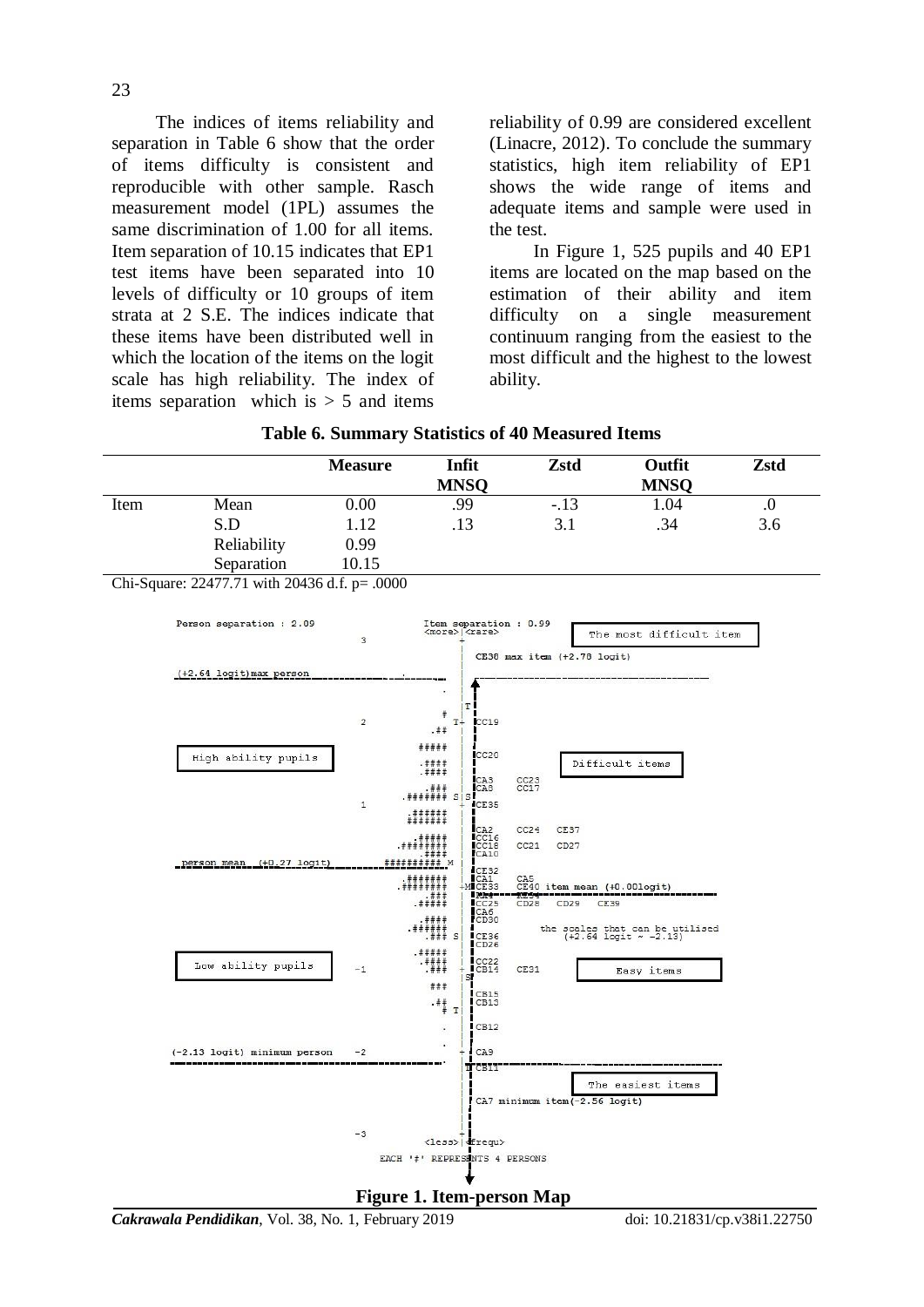This map clearly illustrates the distribution of the test items, which was dispersed in the range of 2.78 to 2.56 logit. The development of ruler scale is really helpful to identify the levels of item difficulty. EP1 items have been categorised into four categories after the formation of item-person ruler scale; 1A: the easiest items, 1B: easy items, 2A: difficult items and 2B: the most difficult items. Though, these 40 multiple-choice items only measure two persons separation which are high and low ability pupils ranging from -2.13 to 2.64 logit with persons' mean  $= 00:27$  logit.

Based on the ruler scale illustrated in item-person map, the difficulty level of items in correspond with pupils' ability can be identified easily. Table 7 shows the analysis summary of difficulty levels of items by constructs. The analysis of measure order shows that the items are almost distributed equally. It is based on the derived difficulty levels, which are in the range of -2.56 to 2.78 logit.

This means that the EP1 items spread in a wide band of 5.34 logits. For Construct  $A - vocabulary$ , it ranges between -2.56 to 1.29. It is between the

range of  $-2.20$  to  $-1.04$  for Construct B  $$ language and social expression. For Construct C – Grammar, it ranges between -0.92 to 1.96. It ranges between 0.46 to 0.75 and  $-.98$  to 3.76 for Construct D – cloze-comprehension and Construct E – reading and comprehension respectively. It indicated that the widest band of item difficulties distribution was for Construct  $A$  – vocabulary (3.85 logits).

Table 8 summarises the problematic items, which have been mentioned a few times to answer the research questions of this study. It will ease us to seek their correlatedness in making fair judgement towards these items. The worst item with major statistical problems is CE38. Instead of possessing negative value of PTMEA Corr, this misfit item also has distractor problem. As the most difficult item in the test, the logit measure is above the maximum person where only a few pupils capable to succeed on this item by chance. CC19 item also has the same problematic features as CE38 excluding the logit measure of 1.96 which is still within the range of high ability pupils  $(0.27 \sim 2.64)$ logit).

| Category of item difficulty level  |       |                | No of          |                |                |                |
|------------------------------------|-------|----------------|----------------|----------------|----------------|----------------|
|                                    | CA    | CB             | $\bf CC$       | <b>CD</b>      | CE             | item           |
| The most difficult item            |       |                |                |                | 38             |                |
| $(+2.78 \text{ logit})$            |       |                |                |                |                |                |
| No of item/construct               |       |                |                |                |                |                |
| Difficult items                    | 3, 8  |                | 19,20          | 27             | 35, 37         |                |
| $(+1.96 \sim +0.01 \text{ logit})$ | 2, 10 |                | 23, 17         |                | 32, 33         |                |
|                                    | 1,5   |                | 24, 16         |                | 40             |                |
|                                    |       |                | 18, 21         |                |                |                |
| No of item/construct               | 6     |                | 8              |                | 5              | 20             |
| Item mean: 0.00 logit              |       |                |                |                |                |                |
| Easy items                         | 4,6   | 14, 15         | 25, 22         | 26, 28         | 34, 39         |                |
| $(-0.04 \sim -2.01 \text{ logit})$ | 9     | 13, 12         |                | 29,30          | 36, 31         |                |
| No of item/construct               | 3     | $\overline{4}$ | $\overline{2}$ | $\overline{4}$ | $\overline{4}$ | 17             |
| The easiest items                  | 7     | 11             |                |                |                |                |
| $(-2.20 \sim -2.56 \text{ logit})$ |       |                |                |                |                |                |
| No of item/construct               |       |                |                |                |                | $\overline{2}$ |
| <b>Sum Total</b>                   | 10    | 5              | 10             | 5              | 10             | 40             |

### **Table 7. Items Difficulty Level by Constructs**

Note:  $CA - Vocabulary$ ,  $CB = Language$  and Social Expression,  $CC = Grammar$ ,

 $CD = Cloze-comprehension$  and  $CE = Reading$  and Comprehension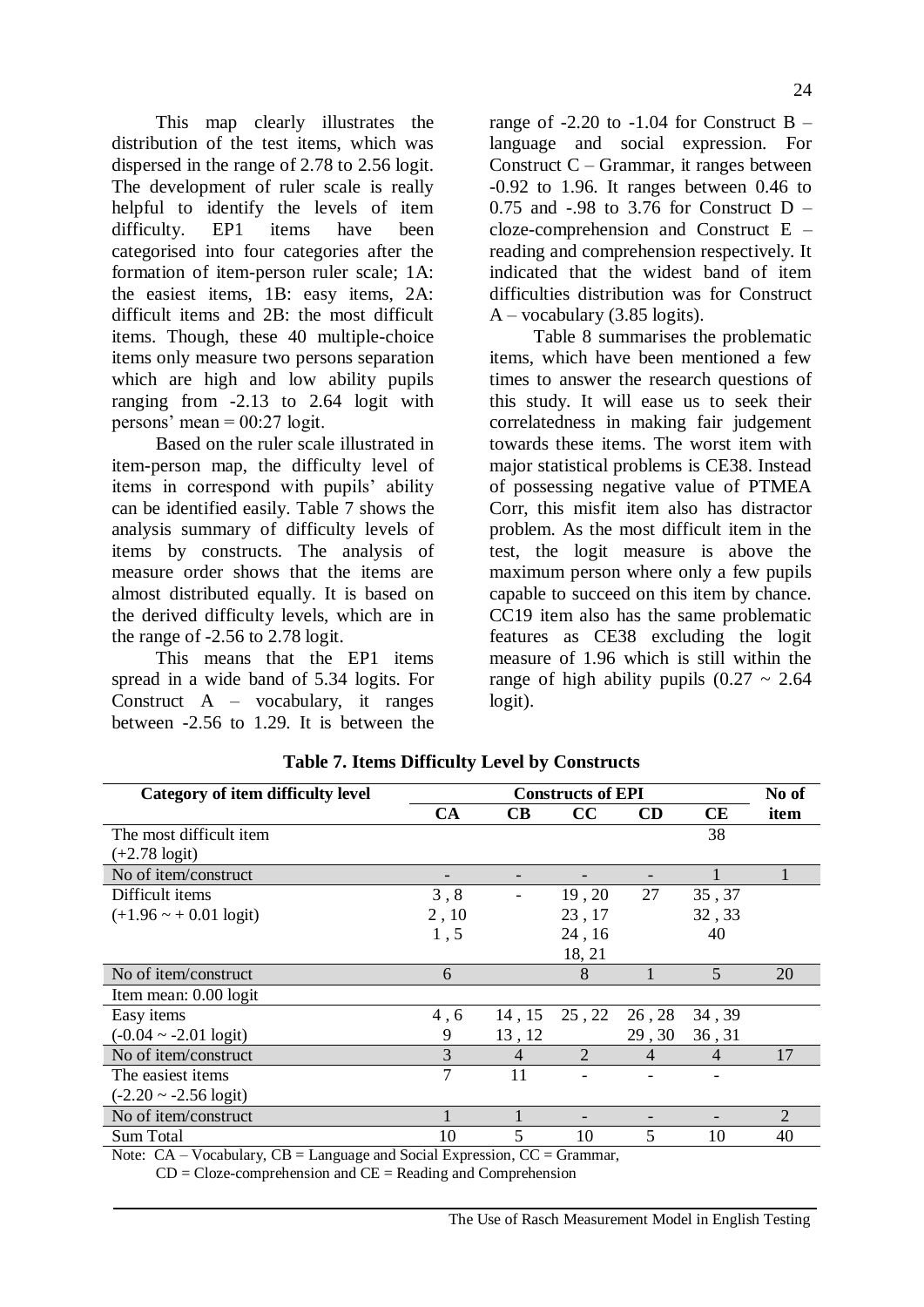| <b>Item</b>                                                        | <b>PTMEA</b><br>Corr | <b>Misfit</b>                                            |                           | <b>Item</b><br><b>Distractor</b> |         | Item-person map | <b>Remarks</b> |
|--------------------------------------------------------------------|----------------------|----------------------------------------------------------|---------------------------|----------------------------------|---------|-----------------|----------------|
|                                                                    | $-ve/$<br>0.00       | <b>Underfit</b><br>(>1.3)                                | Overfit<br>( <b>0.7</b> ) |                                  | (>2.64) | $(< -2.13)$     |                |
| <b>CE38</b>                                                        |                      |                                                          |                           |                                  |         |                 | III            |
| CC19                                                               |                      |                                                          |                           |                                  |         |                 | ///            |
| CC20                                                               |                      |                                                          |                           |                                  |         |                 |                |
| CC23                                                               |                      |                                                          |                           |                                  |         |                 |                |
| CA <sub>6</sub>                                                    |                      |                                                          |                           |                                  |         |                 | ///            |
| CA3                                                                |                      |                                                          |                           |                                  |         |                 |                |
| CB15                                                               |                      |                                                          |                           |                                  |         |                 |                |
| CA10                                                               |                      |                                                          |                           |                                  |         |                 |                |
| CC24                                                               |                      |                                                          |                           |                                  |         |                 |                |
| CA7                                                                |                      |                                                          |                           |                                  |         |                 |                |
| CB11<br>$\sim$ $\sim$ $\sim$ $\sim$ $\sim$<br>$\sim$ $\sim$ $\sim$ |                      | $\mathbf{r}$ and $\mathbf{r}$<br>$\sim$<br>$\sim$ $\sim$ |                           |                                  |         |                 |                |

**Table 8. Problematic Items in EPI**

Note: '/' indicates type of problem in EPI

Similarly, CA6 item, which is underfit, and having problem with distractor, the zero index of PTMEA Corr also needs further discussion. Another four misfit items; CC20, CC23 and CA3 are considered underfit items while CB14 is overfit. As the only overfit item in this study, CB15 item has no problem regarding other statistical issues, which is similar to CA10 and CC24 where both are having problem with distractors only. Nevertheless, two fit items; CA7 and CB11 are also considered as problematic items since they have been identified as the easiest items further down the logit of minimum person.

## **Discussion**

The major finding of this study is the issue of unidimensionality in EP1. As achievement test in language testing usually encompasses of various skills, knowledge, processes, and different strategies, the measurement of unidimensionality does not require the performance of items as a psychological process. McNamara (1996) has emphasised that the items just need to work in unison to form a latent pattern in the data matrix. Although scholars debated that this assumption is not very appropriate for language testing data, still, there is an agreement by some researchers to this

assumption. Unidimensional assumption has been met by several studies on language proficiency test like "Korean C-Test" and "Vocabulary Size Test" (Beglar, 2010; Choe, 2010; Lee-ellis, 2009). The failure of unidimensional diagnosis to reach 40% requirement of measurement model might be due to the misfit items of CE38 and CC19 which did not meet the Guttman pattern that emphasises on "success on all easy items and failure on all difficult items" (Linacre, 2012). On the other hand, the result was contradicted the Guttman scalogram of responses as discussed earlier. It can be seen that more pupils with low ability succeeded on the most difficult items compared to pupils with high ability. For this particular study however, unidimensionality was not really an issue as the variance explained by measure increased greatly (40.6% -79.8%) when separate analyses were performed by construct, indicating that the constructs were actually quite different from one another.

Six items in test were diagnosed as misfit-underfit with the outfit MNSQ values  $> 1.3$  and one of the item was misfit-overfit where the value is  $< 0.7$ . Similarly, the values of zstd for misfit items, which are beyond the scale specify that the responses made by pupils are unexpected by the model. The  $t$  value  $>$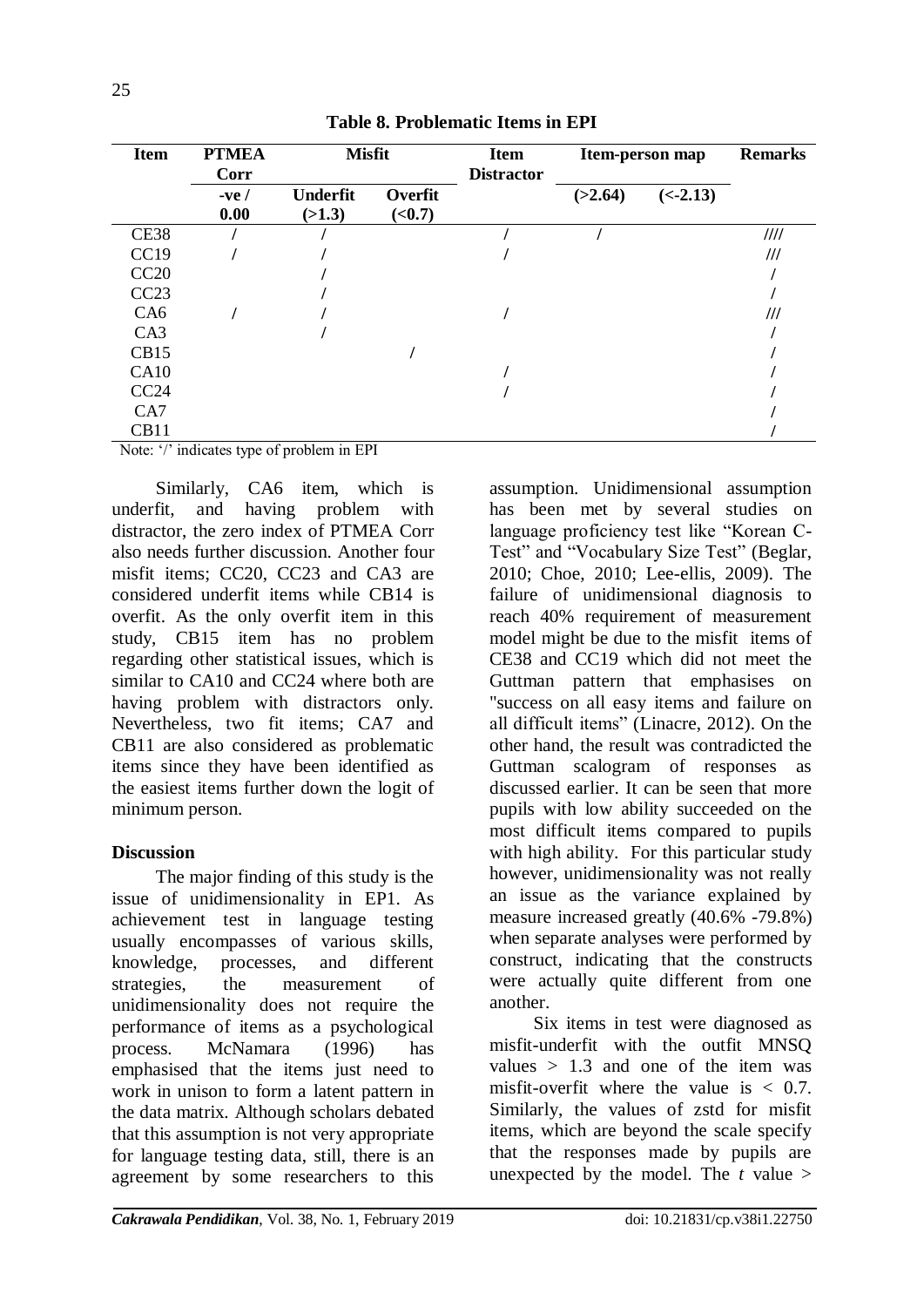+2.0 indicates that there are data which are beyond the expectation while  $t < -2.0$ signifies that the data are too easy to be expected or there might be other dimensions that limit the pupils' response patterns. There are three problematic items; CE38 and CC19 that have negative PTMEA Corr while one item; CA6 with zero index. This indicates that these three items have low correlation indices in reading and comprehension, grammar and vocabulary constructs, and cannot distinguish different types of ability among pupils (Linacre, 2012). Besides, these three items will not contributed to the measurement of respondents (Rahayah, Omar & Sharif, 2010). Since EPI items could provide empirical evidence, there were no miskeyed options or data entry errors detected as suggested. The item might be too tough for the pupils to comprehend their understanding and the stem of item should be precise and not ambiguous (Hammouri & Sabah, 2010).

The high values of  $MNSQ > 1.3$ logit found in this test signify that there are unexpected responses possibly due to poorly developed items such as the use of vague words, more than one answer for that item and ambiguous stem of item (McNamara, 1996). Any abandonment steps in the item development process by item developers are the starting point to the occurrence of misfit items. In addition, it is also an indication that misfit items measure different constructs and caused by chance or randomness (Pae, 2012). These scenarios lead to a negative value of item polarity, which give negative impact to the quality of the item. An overview of the extent to which a pattern of responses meets the normal expectation can be seen through the value of zstd as well as helping the researcher to investigate the unforeseen and unexpected pattern of responses (Azrilah et al., 2013).

In testing and measurement field, any misfit items found in the test are due to the unforeseen and haphazard pattern of responses made by pupils. Item CE38,

CC19, CC20, CA3, CC23 and CA6 are misfit (underfit) as the logit measures are > 1.30 logit. The *t* value for each item is also  $> +2$ . These underfit items indicate that the items were not properly built or else they measure different construct in the same set of construct (Bond & Fox, 2012). In other words, these items are not homogeneous with other items in a measured scale and should be reviewed to identify the possible causes of the occurrence of misfit item. High value of MNSQ suggested that the items were too erratic and had high possibility to falsify the data and vitiate the measurement system (Pae, 2012). Besides, this scene has created a bigger treat to validity of the test items as the pupils' responses were afar of item developers" expectation (Hammouri & Sabah, 2010).

The only overfit item found in this study is item CB15 with the outfit MNSQ value  $< 0.7$  and *t* value  $< -2$ . It shows that the pupils" responses towards this item are foreseeable due to the small variations as expected by the model. Yet, it does not provide a lot of information related to the ability of pupils. It would not harm the measurement interpretation as it only signifies that the pupils who have higher abilities than the level of items difficulty are more likely to respond correctly more often than the expectation of Rasch measurement model (Athanasou & Lamprianou, 2002). On the other hand, bear in mind that overfit item is also considered redundant or dependent on other items in the test (McNamara, 1996). Thus, it violates one of the guidelines in item development process and leads to low quality of item, which gives significant impact for test validity.

In fact, the misfit items might be influenced by problematic item distractors that affect the quality of the test items. Between, it provides information related to the real root cause of the weak item by reflecting the existing teaching and learning process among teachers (Hammouri & Sabah, 2010). In addition, Koizumi, Sakai, Ido, Ota, Hayama, Sato &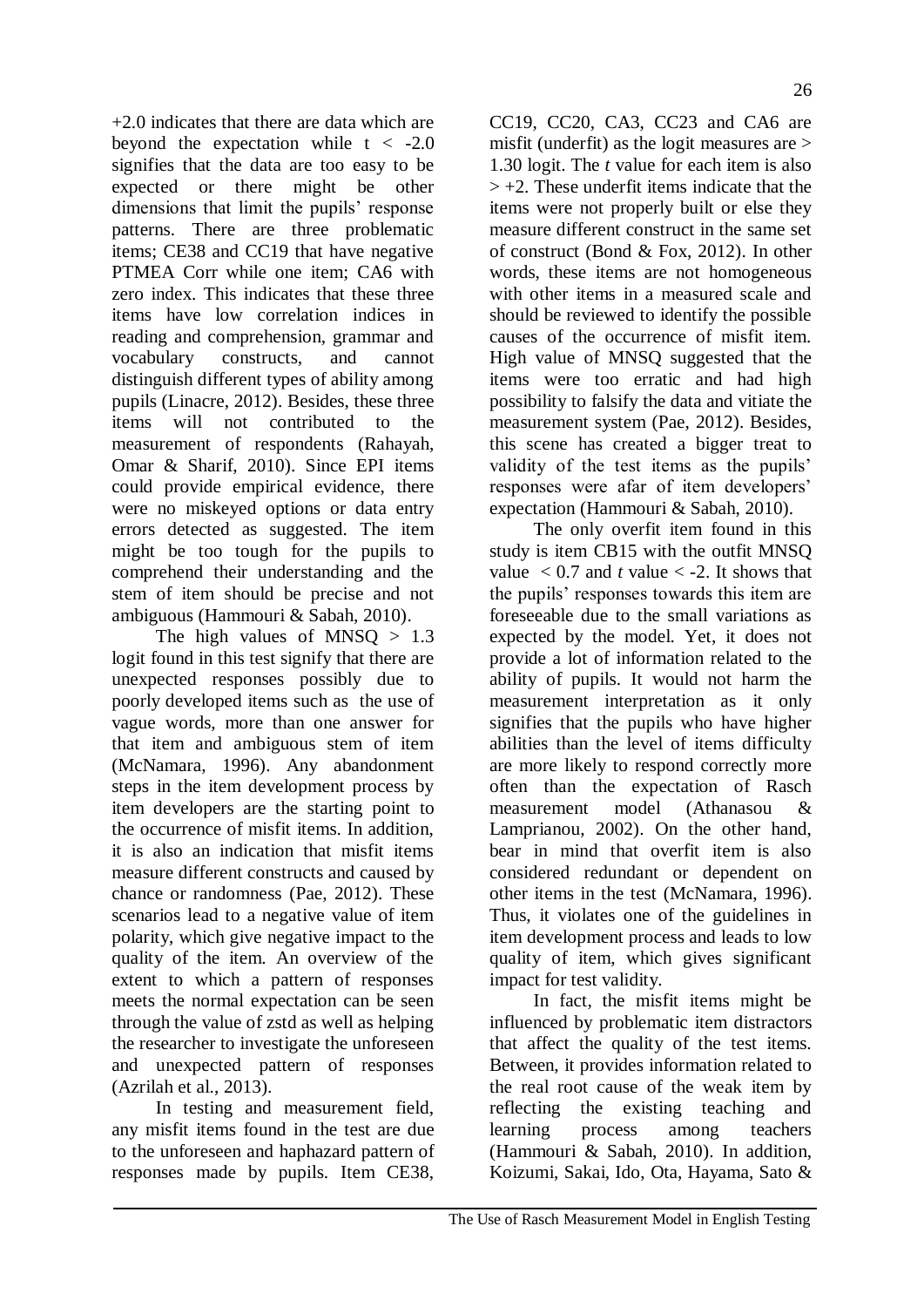Nemoto (2011) have stressed out the importance of good and quality distractors in providing information for error pattern profiles development. Since both stem and distractor constitute an item in the test, it may reflect of how the test items are constructed. Therefore, it involves the responsibility of the entire item developers to get involved from the planning stage until after the test administration. Hughes (2008) has identified some flaws distractor for items that are problematic whereas there is more than one correct answer options, there are no right answers, there are clues to the correct answer option and the option of ineffective responses. Effective distractors should be able to attract a good number of pupils to select but if there is no choice or very little choice made, the selection of distractors for these items are useless (Anderson, Clapham & Wall, 1995). The distractors that do not function well are not able to differentiate between pupils of high and low ability pupils. This option can be removed or fixed to improve the quality of items where it can reduce the time allotted to answer this item and the length of the repeated reading as well as setting aside the potential sources of confusion towards the item (Rodriguez, Kettler, & Elliott, 2014).

The test consists of 40 multiplechoice items, which represents five substantive constructs in language testing, shows good and acceptable indices of reliability of items and individual as well. The values  $> 0.80$  indicate that the items used in the test are consistent. This means that if the items are reproducible to other group of pupils who have the same ability, the probability location of the items on the scale of measurement is high. This signifies that the items in EP1 are credible and measure what should be measured.

The mapping of item difficulty  $$ pupils" ability revealed normal distribution where the distribution pattern of items difficulty and persons' ability are well scattered in the range of 2.78 to 2.56 logit

and 2.64 to 2.13 logit respectively. Majority of pupils" measure were in the range of item difficulty though the mean ability of the pupils of 0.27 logit, which was slightly higher than the item mean of 0.00 logit. Above all, with the logit of 2.78, item CE38 is also an item that exceeds the maximum level of 2.64 logit on pupils" ability. It indicates that the level of items difficulty is higher than pupils" ability. Indeed, as emphasised by previous scholars and studies in testing fields the misfit value indicated by this item, shows the weaknesses of item development process. By focusing to the issues in testing in previous chapter, the quality of item writer in developing test items and lack of assessment practice among teachers have turned to be a great threat to validity (Asim, 2013; Downing, 2009) or else the item is measuring different constructs.

The location of CB11 and CA7 with the logit values of -2.56 and -2.20 for each item at the bottom end of the map, are below the minimum level of item difficulty of -2.13 logit. Since both are items are not measuring any pupils" ability, they should not be on the test and need to be discarded or revised for future use. However, a study on language proficiency by Lee-ellis (2009) has suggested to retain these kind of items due to the objective of the test which is developed to assess the broad range of pupils" ability. Besides, the location of redundant items are clearly visualised in the map indicating that they have the same logit measure in the same construct.

EP1 items were divided into 4 levels of difficulty; the most difficult item, difficult item, easy item and the easiest item whereas the persons" ability falls into two categories of high and low ability. The division of 52% and 44% of pupils in these categories are visualised in the map while another 4% might be scattered beyond the map. The difficult items fall in the range of 1.95 to 0.01 logit. There are 20 items from the constructs of vocabulary, grammar,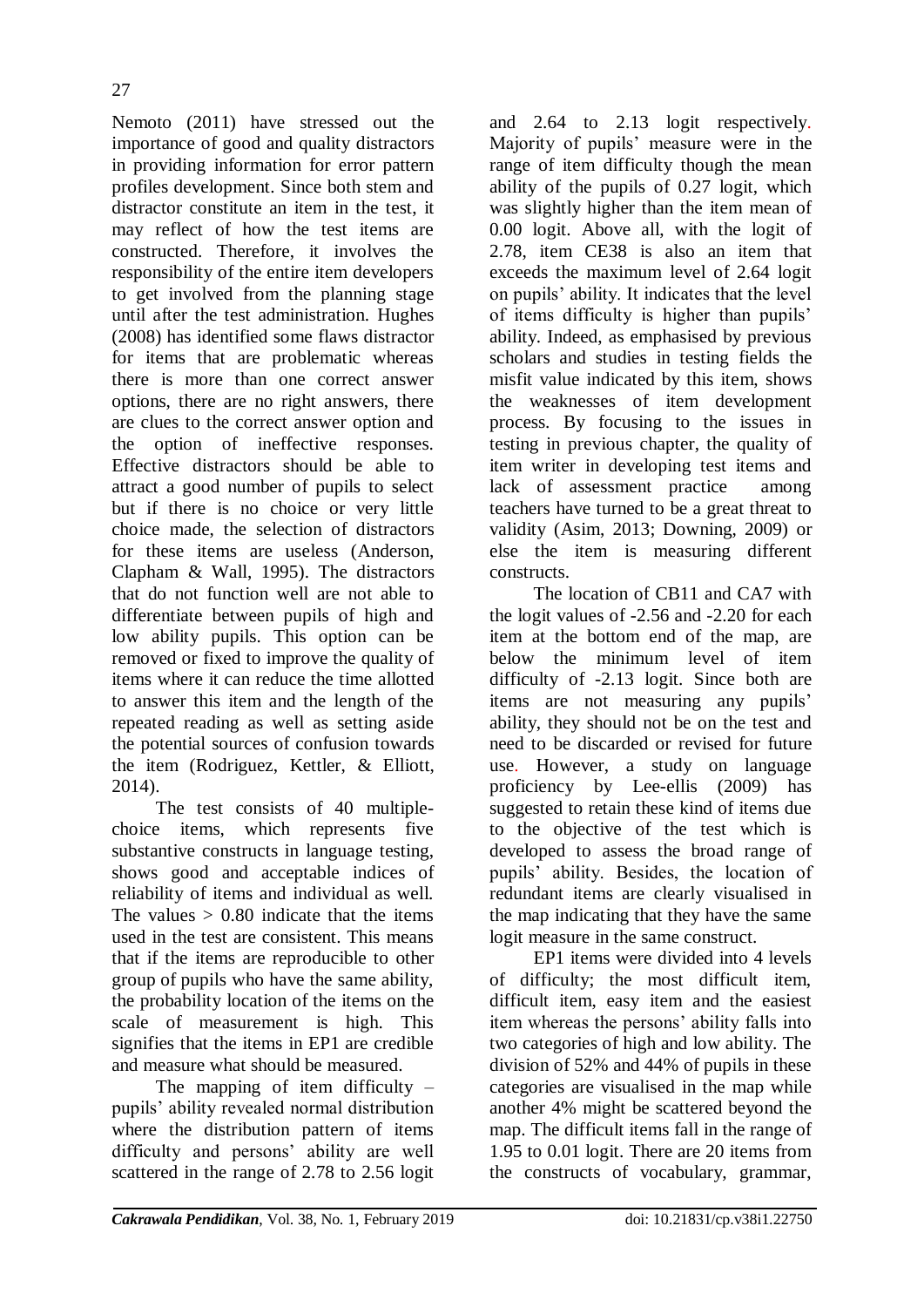cloze-comprehension, and reading and comprehension have been identified. Since there are 80% of items measuring grammar construct fall in this category, it indicates that the pupils have difficulty to succeed on these kind of items. It implies low acquisition of grammar knowledge among pupils in Kuala Selangor district. Without a doubt, the logit measures of pupils' ability below the item mean are expected not capable to succeed on these items and vice versa. Similarly, to the acquisition of vocabulary knowledge and, reading and comprehension among pupils that can be considered as weak due to the number of items identified in this category.

All 17 easy items from all constructs in EP1 fall in the range of -0.04 to -2.01 logit. Obviously, 80% items from the constructs of language and social expression, and cloze-comprehension fall into this category. The last difficulty levels, which are the easiest items, are shown by CA7 and CB11 in vocabulary and, language and social expression construct respectively. With the range of - 2.20 to -2.56 logit, both items are below the minimum level of pupils" ability.

# **IMPLICATIONS AND RECOMMENDATIONS**

The implications of the study might benefit the testing and measurement field by providing useful insight for teachers who directly involved in educational assessment. Measuring the quality of the items used in standardised test, such as UPSR trial examination is necessary so that better prediction can be made for the upcoming real test. The strengths and weaknesses of constructs acquisition by pupils can be identified through this kind of analysis. For sure, there might be a bit gap between the expected and the observed result but at least final preparation can be done for those pupils.

The innovations in measurement methods from classical to modern measurements provide an opportunity for teachers to challenge their existing skills in analysing the test items. Besides that, they need to equip themselves to cope with teaching and learning of 21st century classroom. The findings in this study have proven, that the application of Rasch measurement model (1PL) is capable to provide meaningful descriptive output which can be interpreted in details as well as providing psychometric information for each item in the constructs of language testing.

The study has identified the quality of test items in EP1 based on the shown values using the Rasch measurement model. The misfit items, which are beyond or below the measurement range, and problematic items have also been identified. The consideration whether to keep, improve or remove those items, depends on the item developers. In this study, no such items will be discarded, as EP1 is a standardised test set by the state. On the other hand, the gained information may help us to write better items for summative or formative test in school. Investigating those problematic items, leads us to the source of occurrence of misfit items which due to the weaknesses of item development process as well as unexpected responses made by pupils.

The visualisation of item-person map eases the interpretation of the study whether the test items have been well dispersed which corresponded to pupils' ability. The items that meet the model"s expectations will be stored in the item bank. The selection of the items is calibrated thoroughly via item development process for future use is something that is truly worthwhile for teachers despite the effort, time and expertise needed.

Literacy assessment practices among teachers should be aligned with the expected skills needed in developing good quality of the test items. Besides measuring the pupils" ability according to the intended cognitive domains accurately, the enhancement of skills among teachers may happen simultaneously. The teachers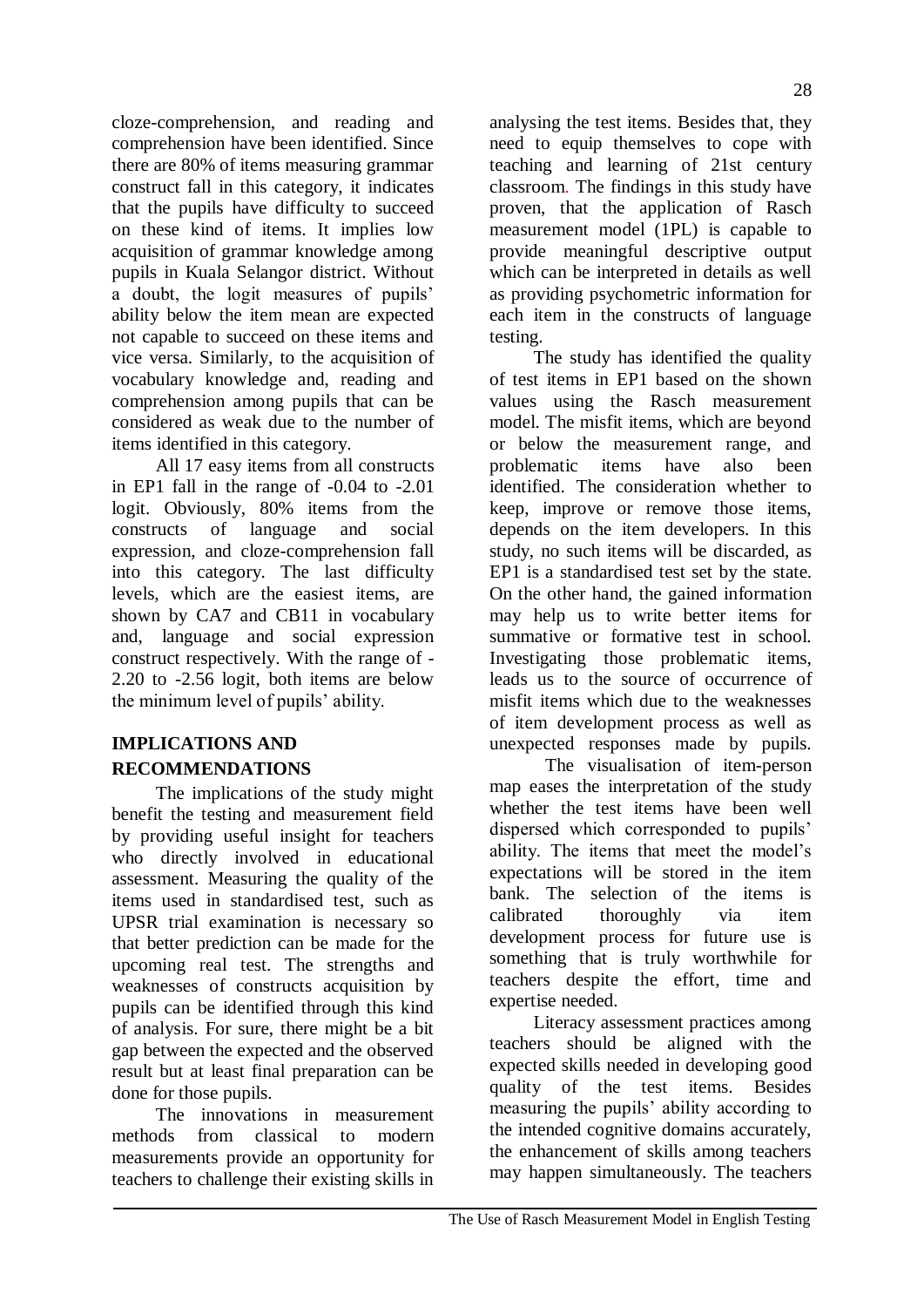themselves have to be very conversant in their field of expert, so that the developed items measure the intended constructs as outlined in the specification table. In addition, the skills in item analysis skills tend to be very crucial since the teachers' readiness to practice is getting low due to lack of exposure to use it.

Even most teachers notice the significance of item analysis in item development process but they are incapable to proceed, as it is quite time consuming and more analytical skills needed. Their skills might limit the classical measurement method rather than modern method such as IRT as the Examination Syndicate itself does not emphasise on this matter. The test specification table might be referred as a part of content validity but the need of statistical analysis is given the highest priority in any testing form in providing empirical evidence to identify the quality of the test items for validation purpose.

Limitations of classical method have resorted most of the researchers to modern measurement, which is more robust in providing better analysis output from psychometrics" aspects. Therefore, the pupils" ability and item difficulty should be given lots of attention in developing test items to avoid inaccurate evaluation of assessment that likely to happen if the pupils were tested with unverified items. Based on the findings, the use of modern testing theory could give a very spacious opportunity for teachers to explore the skills of item analysis, which is very vital in the field of testing. Thus, several recommendations are listed as follow:

- i. Proceed with quantitative analysis of dichotomous items by comparing the validity and reliability of two standardised tests for trial examination from any states that is ranked the best in public examinations achievement.
- ii. Conducting a study of item analysis for dichotomous items to identify Differential Item Functioning (DIF)

items in the standardised test prepared by state educational department.

- iii. Conducting a qualitative research for partial-credit items to identify the degree of inter-rater reliability among the examiners in the standardised test.
- iv. Implement further study inclusive of three Parameter Logistics; item difficulty (1PL), item discrimination (2PL) and guessing (3PL) using modern measurement model which is Item Response Theory (IRT)

## **CONCLUSION**

Based on overall findings and discussions, there is no doubt that the validity of any forms of test is an issue that cannot be compromised. The development of the test items at school level, district, state or national level cannot be underestimated as it represents validity evidence of the test. The failure or omission of not performing any of these procedures does not only affect the pupils on short-term basis but also to national education assessment system in the long run as well. It should be noted that the validity of a test does not only focus on content validity but also inclusive of direct and indirect consequences of the use of the test scores.

This study has successfully concluded the discussion of findings using the Rasch measurement model (1PL) to identify the extent of the validity of test items of EP1 through diagnosis of unidimensionality, item fit and distractor analysis. Criticism and the weaknesses of the problematic items have been highlighted in details. The reliability indices indicate that the test items of EP1 are reproducible to any samples who have the same abilities. The distribution pattern of item difficulty and pupils" ability shows a good matching of both although there are few items beyond the range of pupils' ability. The identified categories of item difficulty levels based on the assessed constructs may facilitate the researcher to enlighten the stakeholders to proceed with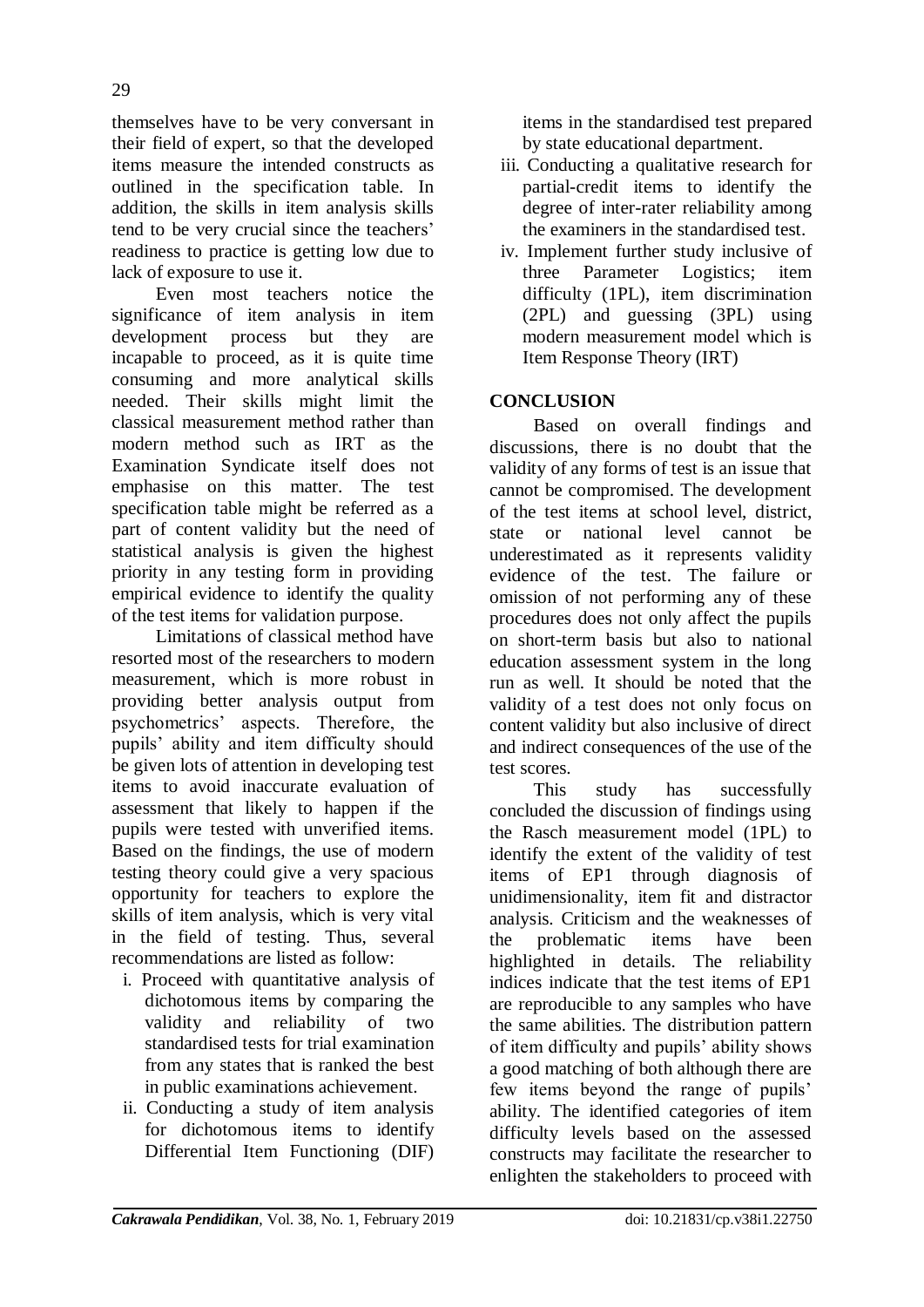improvements in item development process. The constructs, which is quite tough for the pupils to succeed, also have been identified so that better planning can be made in teaching and learning strategies.

To conclude, the use of modern testing theory with Rasch measurement model application is helpful in overcoming the arguments of validity in language test especially in achievement test for primary level. For further research, the utilisation of qualitative or quantitative method is recommended for dichotomous and partialcredit data.

### **REFERENCES**

- Anderson, J. C., Clapham, C., & Wall, D. (1995). *Language Test Construction and Evaluation*. Cambridge: Cambridge University Press.
- Asim, A. E. (2013). A diagnostic study of pre-service teachers" competency in multiple-choice item development. Research in Education, *89*(1), 13–23. doi: [10.7227/RIE.89.1.2.](https://doi.org/10.7227%2FRIE.89.1.2)
- Athanasou, J. A., & Lamprianou, I. (2002). *A teacher's guide to assessment*. Sydney: Social Science Press.
- Azrilah, A. A., Saidfudin, M. M., & Azami, Z. (2013). *Asas model pengukuran rasch: Pembentukan skala dan struktur pengukuran*. Bangi: UKM Holdings Sdn. Bhd.
- Bachman, L. F. (2000). Modern language testing at the turn of the century: assuring that what we count counts. *Language Testing*, *17*(1), 1–42. doi: 10.1177/026553220001700101.
- Baghaei, P., & Amrahi, N. (2011). Validation of a multiple choice english vocabulary test with the rasch model. *Journal of Language Teaching and Research*, *2*(5), 1052– 1060. doi: 10.4304/jltr.2.5.1052- 1060.
- Beglar, D. (2010). A Rasch-based validation of the vocabulary size test. *Language Testing*, *27*(1), 101-118. doi:10.1177/0265532209340194.
- Bond, T. G., & Fox, C. M. (2012). *Applying the Rasch Model: Fundamental Measurement in the human Sciences* (Second Ed.). New York: Routledge.
- Chen, J. (2011). Language assessment : Its development and future-an interview with Lyle F. Bachman. *Language Assessment Quarterly, 8*(3), 277- 290. doi: 10.1080/15434303.2011.591464.
- Choe, M. (2010). A Rasch analysis of a nationwide english placement test in Korea. *English Teaching*, *65*(2), 3- 23. 10.15858/engtea.65.2.201006.3.
- Downing, S. M. (2009). Twelve steps for effective test development. In S. M. Downing & T. M. Haladyna (Eds.), *Handbook of test development* (pp. 3–24). New York: Routledge.
- Fisher, W. P. (2007). Rating scale instrument quality criteria. *Rasch Measurement Transaction, 21*(1), 1095.
- Hambleton, R. K., & Jones, R. W. (1993). An NCME instructional module on comparison of classical test theory and item response theory and their applications to test development. *Educational Measurement: Issues*, *12*(3), 38–47. doi: 10.1111/j.1745- 3992.1993.tb00543.x.
- Hammouri, H., & Sabah, S. A. (2010). Analysis and assessment of the Jordan National Test for Controlling the Quality of Science Instruction (NTCQSI): A Rasch measurement perspective. *Educational Research and Evaluation: An International Journal on Theory and Practice,*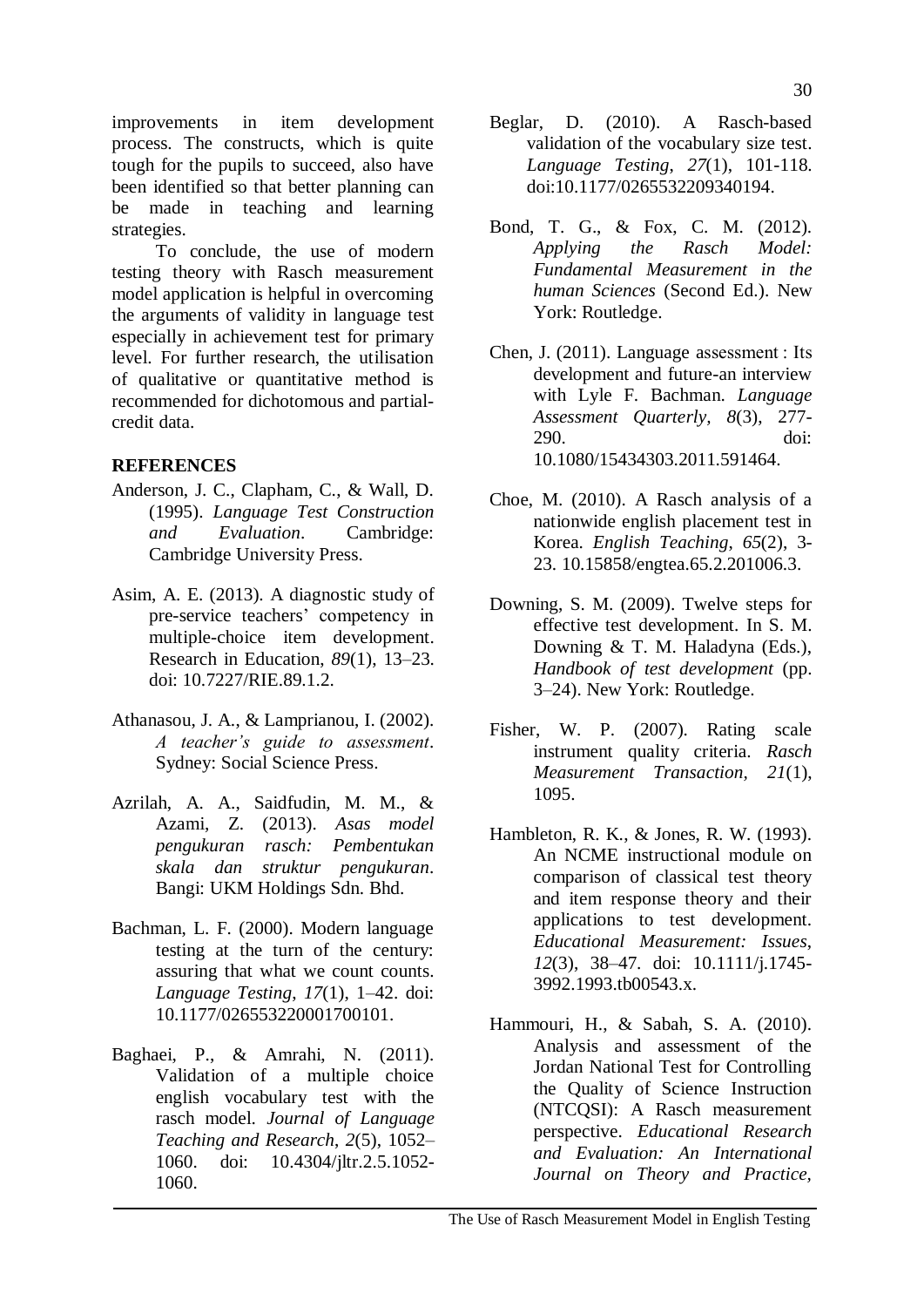*16*(6), 451-470. doi: 10.1080/09243453.2010.550469.

- Hughes, A. (2008). *Testing for language teachers*. Cambridge: Cambridge University Press.
- Kementerian Pendidikan Malaysia. (2013). *Malaysia Education Blueprint 2013 - 2025*: *Preschool to Post-Secondary Education.*
- Kirfee, H. B. (2012). *Analisis item aneka pilihan peperiksaan percubaan SPM Pendidikan Islam (1223/1) berdasarkan Model Rasch*. University Malaya.
- Koizumi, R., Sakai, H., Ido, T., Ota, H., Hayama, M., Sato, M., & Nemoto, A. (2011). Development and validation of a diagnostic grammar test for Japanese learners of English. *Language Assessment Quarterly, 8(1), 53–72.* doi: 10.1080/15434303.2010.536868.
- Lee-ellis, S. (2009). [The development and](http://journals.sagepub.com/doi/abs/10.1177/0265532208101007?casa_token=lz8cjZY6FfYAAAAA:10cuLNBIwuo6VDgSj_4Jd48nJUI2EV6Yq2eXm8iTGlSCJOPxwdQoorE76lWtf88u7b60Vvtyg1WJZg)  [validation of a Korean C-Test](http://journals.sagepub.com/doi/abs/10.1177/0265532208101007?casa_token=lz8cjZY6FfYAAAAA:10cuLNBIwuo6VDgSj_4Jd48nJUI2EV6Yq2eXm8iTGlSCJOPxwdQoorE76lWtf88u7b60Vvtyg1WJZg) using [Rasch analysis.](http://journals.sagepub.com/doi/abs/10.1177/0265532208101007?casa_token=lz8cjZY6FfYAAAAA:10cuLNBIwuo6VDgSj_4Jd48nJUI2EV6Yq2eXm8iTGlSCJOPxwdQoorE76lWtf88u7b60Vvtyg1WJZg) *Language Testing, 26*(2), 245–274. doi: 10.1177/0265532208101007.
- Lembaga Peperiksaan. (2013). *Pentaksiran KBAT*. Putrajaya: Kementerian Pendidikan Malaysia.
- Linacre, J. M. (2012). *Winsteps help for Rasch analysis*.
- Martone, A., & Sireci, S. G. (2009). Evaluating alignment between curriculum, assessment, and instruction. *Review of Educational Research*, *79*(4), 1332–1361. doi: 10.3102/0034654309341375.
- McNamara, T. F. (1996). *Measuring second language performance*. England: Addison Wesley Longman Limited.
- Miller, M. D., Linn, R. L., & Grondlund, N. E. (2009). *Measurement and assessment in teaching* (10th Ed.). New Jersey: Pearson Education.
- Pae, H. K. (2012). A psychometric measurement model for adult english language learners : Pearson Test of English Academic. *[Educational](https://www.tandfonline.com/toc/nere20/current)  [Research and Evaluation: A](https://www.tandfonline.com/toc/nere20/current)n International Journal on Theory and Practice, 18*(3), 211-229 doi: 10.1080/13803611.2011.650921.
- Prapphal, K. (2008). Issues and trends in language testing and assessment in Thailand. *Language Testing*, *25*(1), 127–143. doi:10.1177/0265532207083748.
- Rahayah, S., Omar, B., & Sharif, S. (2010). Validity and reliability multiple intelligent item using rasch measurement model, *9*(0), 729–733. doi: 10.1016/j.sbspro.2010.12.225.
- Reich, G. A. (2013). Imperfect models, imperfect conclusions : An exploratory study of multiple-choice tests and historical knowledge. *The Journal of Social Studies Research*, *37*(1), 3–16. doi: [10.1016/j.jssr.2012.12.004.](https://doi.org/10.1016/j.jssr.2012.12.004)
- Rodriguez, M. C., Kettler, R. J., & Elliott, S. (2014). Distractor functioning in modified items for test accessibility. *SAGE Open, 4*(4), 1-10. doi: 10.1177/2158244014553586.
- Stewart, J. (2014). Do multiple-choice options inflate estimates of vocabulary size on the VST ? Do multiple-choice options inflate estimates of vocabulary size on the VST? *[Language Assessment](https://www.tandfonline.com/toc/hlaq20/current)  [Quarterly](https://www.tandfonline.com/toc/hlaq20/current)*, *11*(3), 271-282. doi: 10.1080/15434303.2014.922977.